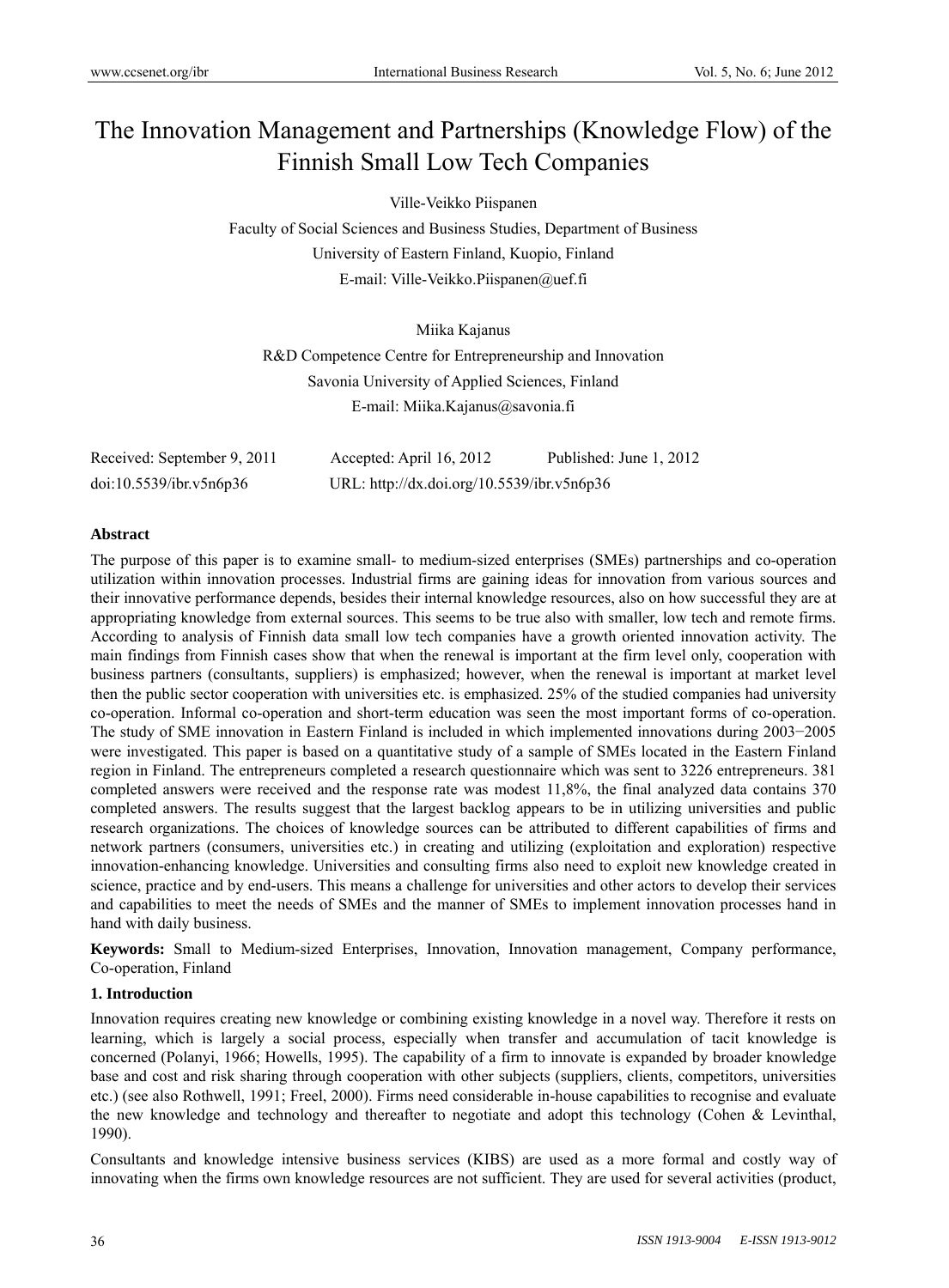process and design innovation etc.), and the relative importance of these activities probably depends more on the type of innovative activities currently relevant for that specific industry (Ukrainski, 2008).

Universities contribute to local innovation processes in a variety of ways, but most importantly by education and technology transfer. In addition to their own discoveries, universities can help to attract new human, knowledge, and financial resources from elsewhere. This is becoming even more important as globalization has moved into third, metanational phase meaning for example knowledge "hunting" from global sources (Doz *et al.,* 2001). Mode 2 model of knowledge formation emphasizes multidisciplinary approach and knowledge transfer by informal ways during the ongoing research (Nowotny *et al.,* 2004). There are challenges for universities and regional innovation environment arising from too little geographical proximity (Boschma, 2005). The availability of expertise in universities is a crucial factor in industry–public sector research linkage. Faulkner *et al.* (1995) show that the low level of the use of public research institutes as knowledge sources does not imply a lack of research interest in industry, but rather the paucity of available specific public knowledge and modern equipment vital for development. The industry-academia knowledge exchange is recently lively discussed by academics and politicians. In addition for the technology and science based "waterfall" model, other approaches have been introduced. These include, e.g., practice-based and demand-driven models, DUI-model (doing, using, interacting), distributed innovation and non-R&D innovators (Cooke *et al*., 1997; Arundel *et al.,* 2008).

In the knowledge exchange with universities, it is found that firms' size constraints are even more important than sectoral specificities, because SMEs face considerable resource constraints to both, formal and informal linkages; and communication problems (Faulkner *et al*., 1995; Corsten, 1987). The basic issue for a SME is finding a person, enterprise or research organisation providing specific complementary knowledge and combining that new knowledge with the existing one so that it results in new approach and innovation. Faulkner *et al.* (1995) have found that the recruitment policy is relevant because of the networks new employees can bring to the firm (e.g. employees with doctoral or post-doctoral experience usually have networks within academia, but also know literature sources). The other factors they suggest are the proprietary concerns of the firm, but also the openness of senior R&D staff, which from one side reflects the organisational culture, but from the other side also influences it.

The utilization of different kinds of information sources and collaborative relationships are associated with introduction of innovations (e.g. Bigliardi & Dormio, 2009; Tödtling *et al*., 2009; Freel & de Jong, 2009; Lockett *et. al*. 2009; Rossi 2010; Varis & Littunen, 2010). Cohen and Levinthal (1990) state that a firm must have strong internal capabilities and knowledge base in order to innovate and benefit from external information sources. Tether (1998) argues that the understanding of innovations in SMEs is vastly important yet the amount of research conducted reflects the controversy around the innovation phenomenon. For this purpose this paper contributes to the complex yet still particularly essential phenomenon of SMEs partnerships and co-operation utilization within innovation processes.

The purpose of this paper is to examine small- to medium-sized enterprises (SMEs) partnerships and co-operation utilization within innovation processes. Industrial firms are gaining ideas for innovation from various sources and their innovative performance depends, besides their internal knowledge resources, also on how successful they are at appropriating knowledge from external sources. This seems to be true also with smaller, low tech and remote firms.

Our principal research questions may be formulated as follows:

RQ1. What are the main sources for partnership (knowledge flow) for SMEs?

RQ2. What are the main challenges for SMEs to utilize partnership with business partners and public sector?

## **2. Literature Review**

Knowledge interactions between fields of science and economic sectors are quite dispersed and do not follow obvious or simple patterns (Ukraenski & Kajanus, 2011). Firms in traditional sectors are mostly not considered to have a close knowledge exchange with a public sector R&D base, but some empirical studies point to the contrary – the industries under discussion revealed higher intensities of interactive learning with universities. Meeus *et al.* (2004) have found that firms with moderate strength of internal knowledge resources, but also firms creating innovations with moderate complexity have higher probabilities for interactions with public R&D base compared to low and high levels of expertise and complexity.

Most important sources of knowledge relevant in all stages of innovation process are located inside the firm (Ukraenski & Kajanus, 2011). Basic skills of employees, but also their broader knowledge of modern scientific and technological developments is relevant for absorbing the knowledge from external sources (Cohen & Levinthal, 1990). The internal innovation capabilities are enhanced by R&D activities in a certain technological field, but there is a kind of technological capability relevant especially to firms in low- and medium-technology (LMT) industries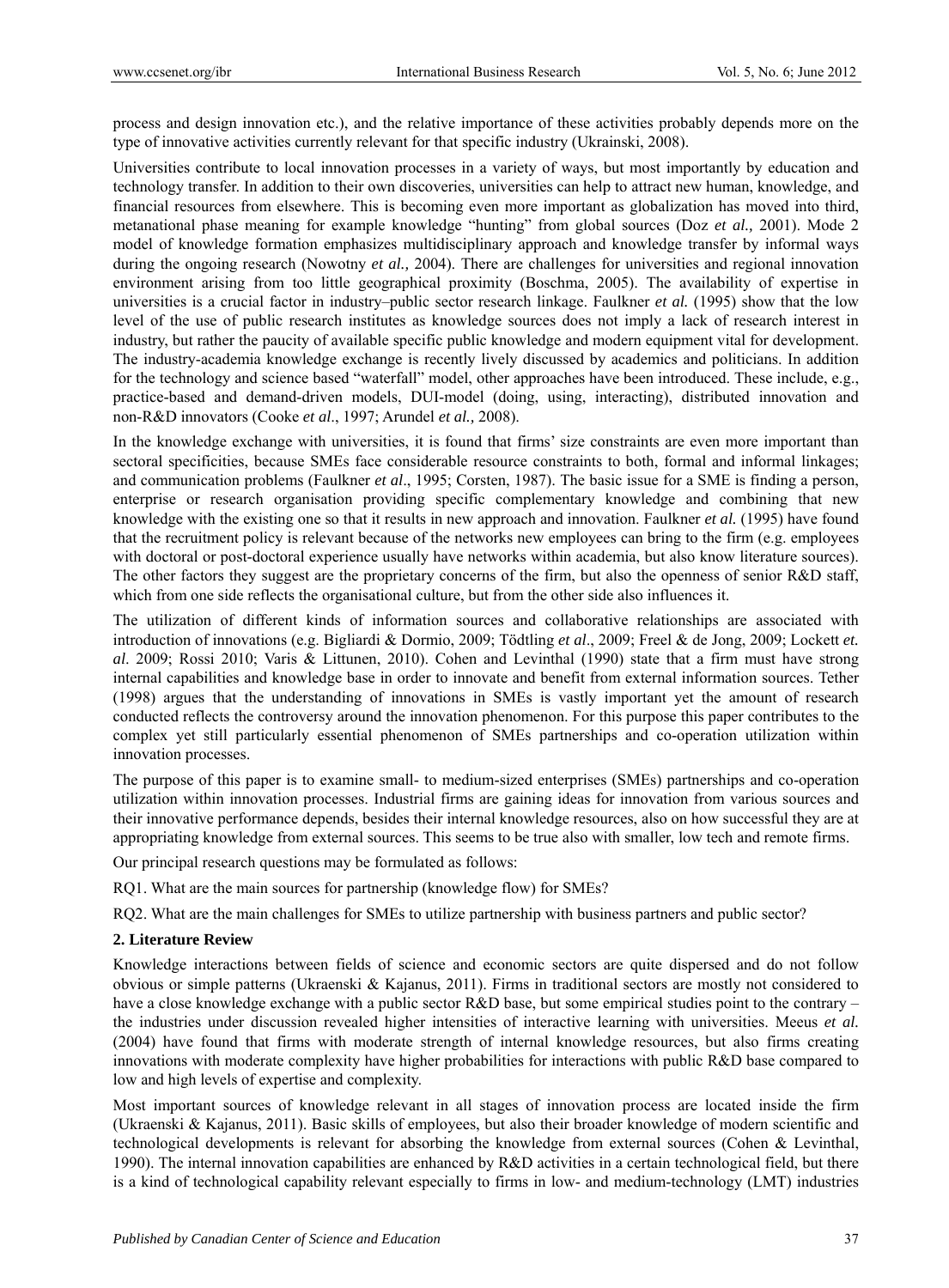such as wood-related ones. This is the capability to introduce new combinations of existing technologies (including architectural capabilities elaborated by Henderson and Clark, 1990). Such capabilities are not reflected in industry's R&D intensities or educational indicators, but competitive markets force the companies in wood sector to be very creative regarding the capabilities of running and readjusting their machinery and equipment. As discussed by Hircsh-Kreisner *et al.* (2003), this demands from firms more tacit knowledge and captures practical engineering problem-solving by engineers and technicians, but also by shop-floor workers. Laestadius (1995) argues that this kind of knowledge in the firm supports also the innovation stemming from external sources to the firm (through collaboration with universities, R&D-institutions or suppliers of machinery and equipment).

Typical IP measures targeted to improving internal knowledge bases of firms are related to training, mobility and subsidisation of specific R&D activities. Forsman (2009) emphasises that enterprises already having appropriate innovation capabilities can best benefit from the provided IP instruments. Highly conceptualized policy instruments meet the needs of large enterprises characterized by efficient internal innovation development processes and clear resource allocation for it (Schumpeter Mark II). Variety of discontinuous public services is focused on accelerating the individual phases of the innovation process. By contrast, the development work in SMEs is fuzzy in nature and goes hand in hand with their daily business without a special development budget. Therefore Forsman (2009) suggests an alternative path for innovation policy: first, starting to improve capabilities for the development of incremental innovations, then forging ahead via radical innovation development. This process can lead to a success spiral that accelerates internal capability building overlapping with innovation development – a continuous and diversified innovation flow as an outcome. This insight is supported also by recent surveys in Europe finding that more than 50% of innovative firms innovate without carrying out R&D (Arundel *et al.,* 2008). They are smaller, active in LMT sectors and located in areas with relative poor innovation infrastructure. However, they are growing at the same rate as their R&D performing counterparts. Arundel *et al.* (2008) bring out several different ways to innovate besides R&D: technology adoption, minor modifications or incremental changes, imitation including reverse engineering, combining existing knowledge in new ways and adopting solutions developed by users (Ukraenski & Kajanus, 2011).

Most external knowledge sources are used to enhance innovation with complementary knowledge but also to reduce associated risks and costs (Ukraenski & Kajanus, 2011). Linkage with suppliers is based on either making or buying relations (Teubal *et al.*, 1991). Amara and Landry (2005) suggest that users are exploited as information source by firms that initiate innovations as the world's first introductions rather than as incremental innovations. Suppliers and customers are sources of foreign knowledge for a firm through exporting goods and services or importing materials and technology as discussed widely in spillovers literature. Both of these partner types have been recognized as a source of innovation knowledge not only for developing processes, but also in developing new products and services and even design activities. Organisational, risk and labour barriers influence knowledge exchange with external partners in a similar way, but the financial constraints have been found to be less relevant in case of suppliers. In some studies, exporting firms have been found to exert greater pressure for upgrading technologies and cooperating more with suppliers.

Openness of knowledge may speed up the pace of innovation as competitors are able to build on other innovators' advances rather than being allowed to block the progress of others (Foray, 1997). Amara and Landry (2005) have concluded on the basis of the existing literature that the information obtained from competitors is related to the increased complexity and intersectoral nature of new technologies, the reduction of uncertainty and R&D costs associated with market access, or the development of product and process innovations (by acquisition and appropriation of the partner's tacit knowledge, uptake of codified knowledge; by reduction of the period between invention and market introduction). However, collaboration with competitors is different because it is typically more informal (although it can also be formalised via R&D contracts or collaboration activities via industry associations). It is not clear however, which part of the knowledge is exchanged – technological, design or market knowledge, or all of the aforementioned.

Freel and Harrison (2006) found that small and middle-sized industrial firms were oriented in their co-operation significantly more to customers and to suppliers than to universities, which are confirmed in this study. They found that significantly many firms weren't in co-operation with other organizations and that the co-operation isn't especially important to firms. They found that the most innovative firms were more oriented in co-operation in their innovation activity. This finds support in the results of this study. They found that in industrial firms in the case of the development of radical innovations, firms were more often in co-operation with other organizations and results of this study confirm this. They found that the most innovative firms had more co-operation with other firms and public sector than other firms.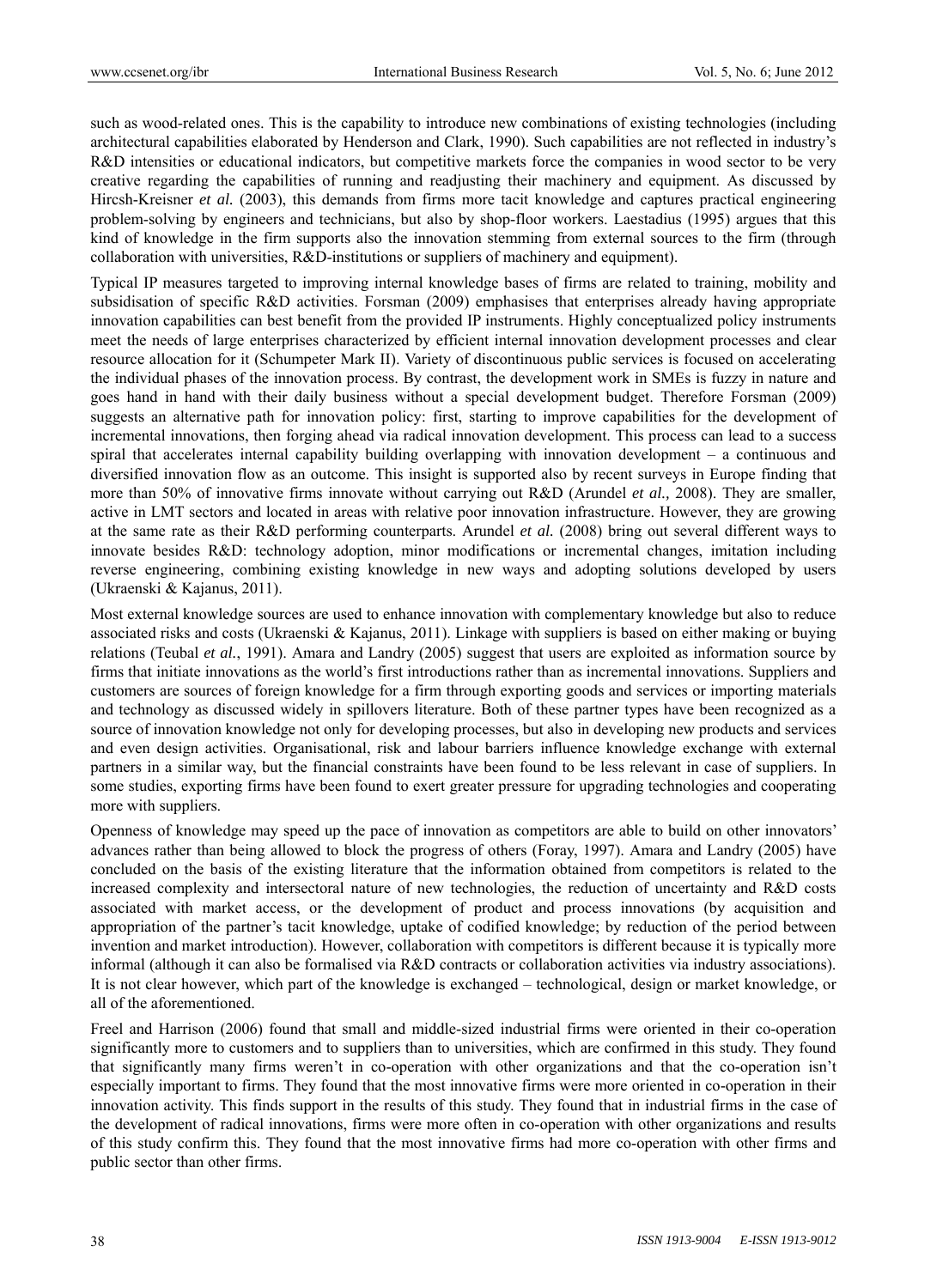Soderquist et al. (1997) found that in the innovation activity the most important factors were the needs of the customers, close relations with clients and the operation of the research and development department. The importance of customer relations is shown in this study. For innovation processes the greater co-operation in the firm is important. In this study internal co-operation was found rather important but its importance was highly different among industries.

Koch and Strotmann (2008) found that the knowledge intensive service firms developed a lot of radical innovations, but the results of this study are highly different.

Jenssen and Nybakk (2009) found that external relations are important for small knowledge intensive firms in their in innovation activity. This study found that innovative firms are oriented to co-operation more than firms that aren't as innovative.

Hartman et al. (1994) found that innovative ideas were far more common in top management level than in middle management level and in operative level. In this study it was found that an idea from the customer to the entrepreneur was far more common as a source of renewal than an idea from the customer to other member of the staff.

Freel and de Jong (2009) found that radical innovations were far more linked to co-operation of the firms than other types of innovation and it was found that the radical innovations were far more linked to other firms as sources of innovations than firms that developed other types of innovations. This doesn't find support from the results of this study, to some extent the results are different.

Freel (2005) found that middle level innovators were far more oriented to co-operation with other firms. This finds significant support from the results of this study. It was found that firms that are oriented to develop radical innovations are bigger than other firms. In this study it was also found that the market level top innovators and firm level middle innovators were far bigger than other firms.

Varis and Littunen (2010) found that different regional institutions weren't important as co-operation partners or as sources of information. The results of this study are similar. The aforementioned co-operation partners were by far the most important co-operation partners to the firms. The firms in the study are rather low technology firms and that is why the different technology institutions weren't of significant use to them. Varis and Littunen (2010) found that the entrepreneurs regard the competition factors of the entrepreneur and the staff, the initiatives and training of the staff and the organized and unorganized communication not as important sources of innovation. In this study it was found that competitiveness is rather important to the firms and by far most important to market level top innovators and that the own staff was important as a source of innovation in agriculture firms, wholesale and retail firms and in social services firms, and on average it was rather important to the firms. Internal co-operation, which is linked to communication, is a significant factor as a source of innovation to most of the industries. While the training of the staff wasn't examined as a source of innovation, it was important to the firms as a means to develop the know-how.

## **3. Methodology and Data**

This paper is based on a quantitative study of a sample of SMEs located in the Eastern Finland region in Finland. The entrepreneurs completed a research questionnaire which was sent to 3226 entrepreneurs. 381 completed answers were received and the response rate was modest 11,8% yet still statistically valid, the final analyzed data contains 370 completed answers.

The quantitative database needed for this study was collected from joint database of Trade Register of Finland, Statistics Finland, Finnish Asiakastieto Ltd and Fonecta Ltd. The joint database includes all registered companies in Finland and it is widely used in data collection for scientific studies and questionnaires. The 3226 companies were located in Eastern Finland in Finland. Collected data included following information from 3226 companies: Company name and registration number, company address, postal code and post office, company official address, company telephone and fax, company email and www-address, company main industry (+ 3 side industries if available), head office and side office status, export and import status, turnover, personnel, profit and balance sheet, business result %, turnover / person, turnover change %, self-sufficiency and foundation year.

Target group was collected from the 3326 (all companies were located in Eastern Finland in Finland) company data by using the following two criteria. Personnel classification: Unknown, 1-4 personnel, 5-19 personnel and 20-49 personnel. Office location: Head office and side office. The data included the following company forms (legal forms in Finland): Partnership, limited partnership, sole trader, limited company, cooperative and other legal form.

Questionnaires were mailed to target group SMEs totaling 3226. It was planned so that respondent had the possibility to answer by filling up the questionnaire and returning it by mail, the return envelope was enclosed to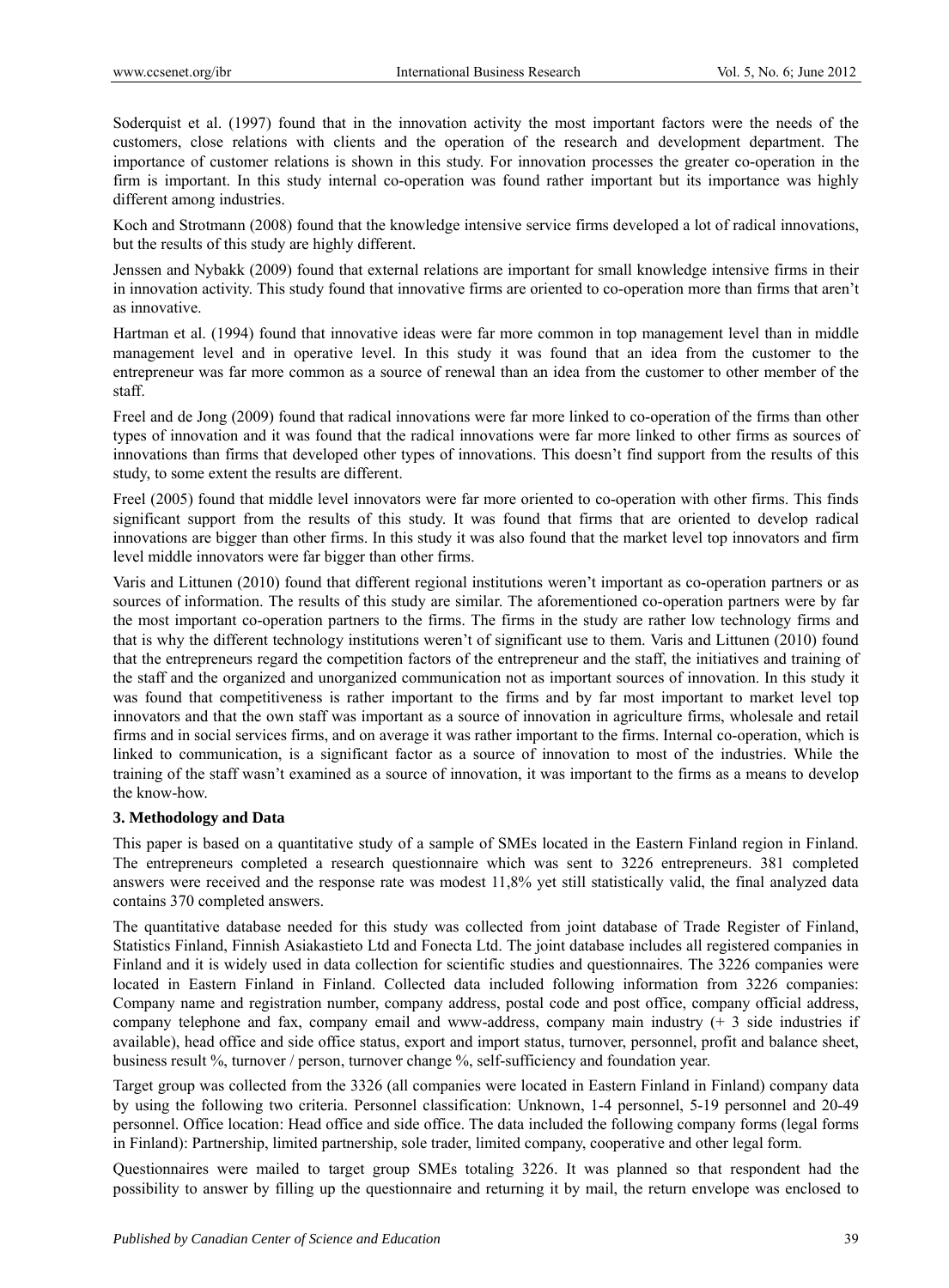each questionnaire. The respondent had also a possibility to answer in web, the instructions and the address for the web answer possibility was enclosed in the covering note. Eccu Finland Ltd. planned and constructed the web-questionnaire page. Eccu Finland Ltd. also activated companies which had not answered in time. The activation included phone calls, emails and text messages. The received answers were entered to database where the data was composed to Excel-format.

Received data by phone interviews was 28,1% (107 companies) of all companies. Email was sent to 206 companies of the target group and by text messages 200 companies were activated to answer the questionnaire. 29,9% (114 companies) of all answers were done before activation and after the activation was completed 70,1% (267 companies) answered.

Overall 51,2% (195 companies) answered by letter, 20,7% (79 companies) answered by web questionnaire page and 28,1% (107 companies) were interviewed by phone. Overall 381 companies out of 3226 answered the questionnaire.

This paper is based on a quantitative study of a sample of SMEs located in the Eastern Finland region in Finland. The entrepreneurs completed a research questionnaire which was sent to 3226 entrepreneurs. 381 completed answers were received and the response rate was modest 11,8 %, the final analyzed data contains 370 completed answers. At present the data has been analyzed by composing the basic distributions. The importance and dependence of executed renewals in the SMEs co-operation and partnerships utilization were examined for this paper. The data is quite heterogeneous so we assumed that variables are not linear with symmetric Gaussian distribution.

## **4. Analysis and Results**

## **The Factors Restraining and Advancing SMEs Renewal Processes**

According to results the data suggests that there are several factors restraining and advancing SMEs renewal processes. SMEs valued co-operation with clients as the most important advancing factor for their businesses. They also valued company's internal knowhow and co-operation and the overall willingness for innovations and renewals. Other quite important factors were infrastructure, information related to customers, markets and research and development, competitiveness of the company and innovation cycle. Factors that are restraining SMEs renewal processes are availability of skilled personnel and risk taking capability.

## **SMEs Possibilities to Improve Knowhow**

According to the results there are also several factors that SMEs are implementing to improve the innovation processes. According to the data SMEs are hiring new personnel to improve innovation processes and they are obtaining knowledge transfer from other organizations, they are also encouraging personnel to education and SMEs are also attending to training seminars. SMEs are also seeking the needed data from literature, data bases, Internet and by knowledge transfer from customers.

According to analysis of Finnish data small low tech companies have a growth oriented innovation activity. The main findings from Finnish cases show that when the renewal is important at the firm level only, cooperation with business partners (consultants, suppliers) is emphasized; however, when the renewal is important at market level then the public sector cooperation with universities etc. is emphasized. 25% of the studied companies had university co-operation. Informal co-operation and short-term education was seen the most important forms of co-operation.

Insert Table 1 Here

Insert Table 2 Here

Insert Table 3 Here

According to analysis the data shows that in the SMEs innovation process and in overall innovation management is improved and restrained by several individual factors. The company needs to keep its internal renewal continuous, internal co-operation must be kept in the core of improvement, renewal willingness and will needs to be high, know-how needs to be also emphasized and the co-operation with customers has to be valued high in the innovation process. The data shows that innovation process in the SMEs is restrained by the lack of qualified personnel and by the low willingness to take any major risks involving innovations.

The data also shows that the co-operation with universities is understood valuable. According to the data 25% of the studied SMEs had co-operation with universities. The analysis shows that informal co-operation and short-term education was seen as the most important co-operation forms. The data also shows that project work, agreement based co-operation and student works (thesis etc) was seen also important co-operation forms.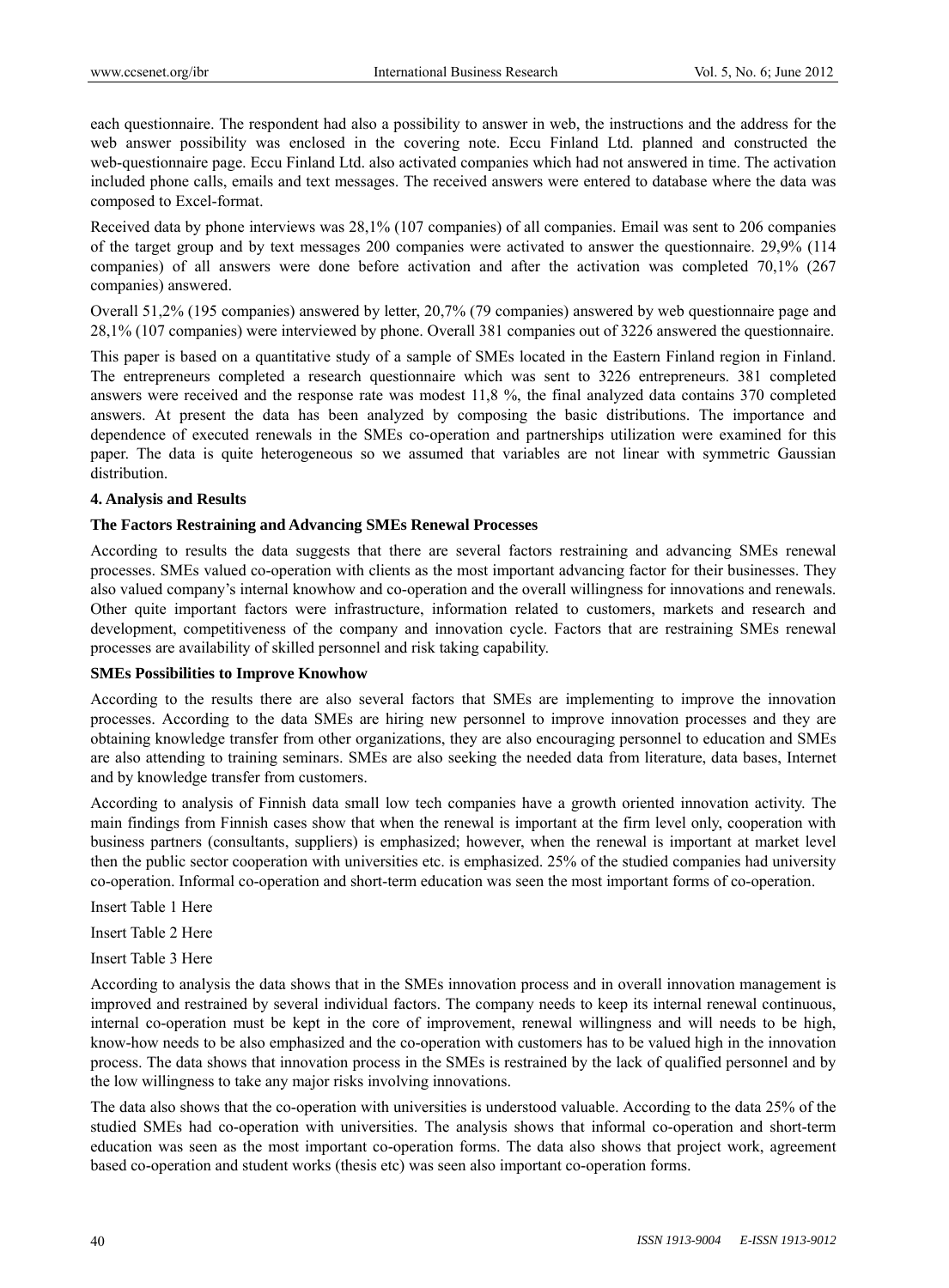## **Analysis**

## **Factors That Further or Constrain the Innovation Activity of the Organization among All Firms**

## Insert Table 4 Here

The firms have rated co-operation with customers and the know-how in the firm by far the most important factors in implementing the renewal actions. They are also most important to innovators, still they are important to all firms. Also the willingness to renew, that is least important to the least innovative firms both in the market and firm level, the internal co-operation and the renewal speed, that is most important to firm level top innovators, were among the most important factors. The location in relation to customers was by far most important to firm level innovators. The availability of the market information is by far most important to innovators. The availability of premises, machinery and tools is most important to firm level innovators. The co-operation with other firms is most important to innovators. The competence is by far most important to market level innovators, while the financing opportunities are by far the weakest for market level innovators. The availability of business services, that is most important to market level innovators, the willingness to take risks, that increases linearly with the innovation level, and the availability of competent workforce, that isn't as constraining to innovators than to other firms, were the most constraining factors in the renewal of the firm. Most of the factors don't further or constrain the renewal actions.

## **Factors in Starting the Renewal Actions**

#### Insert Table 5 Here

The firms have rated the willingness to utilize the know-how of the staff of the firm, which is most important to innovators, and the market niche, that is by far the most important factor for market level innovators and for innovators on average, as the most important factors in starting the renewal actions. The competing innovation is most important to market level top innovators and to the innovators on average. The willingness to utilize the know-how of the staff and the market niche for a new product or service have been by far the most important factors in starting the renewal actions. The participation in projects and a scientific breakthrough or a new technology have been by far the least important factors in starting the renewal actions, quite expectedly, because the firms are small and not particularly technology-intensive. The participation in projects has been by far most important to market level innovators, but it isn't especially important even to them.

## **Sources of Renewal Actions**

#### Insert Table 6 Here

The most important factors as sources of the renewal actions were an idea from customer to the entrepreneur or the management, the firm's own staff and the conversations with entrepreneurs from other industries. Professional literature and other publications, an idea from the firms of the own industry and an idea from the customer to other members of the staff have also had some significance. The professional literature and other publications are the more important the lower the level of innovation and what is interesting is that participation to projects is most important both to most innovative and least innovative firms, although it isn't especially important to even them. Co-operation with research and development institutions is by far most important to market level innovators, but it isn't especially important even to them.

## **The Means in Developing the Know-how of the Firm**

#### Insert Table 7 Here

The firms have rated the information obtained from the customers that is most important to innovators and increases linearly with innovation level, by far the most important factor in order to utilize different means in developing the know-how. Also the participation of the staff to training events, that is most important to middle-level innovators both in market and firm levels, written materials, databases and the Internet, encouraging the staff to study individually, that is most important to market level innovators at middle level, and information obtained from other firms are quite important. The written material and databases and the Internet were nearly as important to top and middle level innovators at firm level, but at the market level they were far more important to middle level innovators. The recruitment of new staff and participating in projects have been by far most important to market level innovators.

#### **Instant Business Development**

## Insert Table 8 Here

The firms have rated lectures, seminars and short interval training and free co-operation, that is by far most important to innovators both at market and firm levels, as the most important means in co-operation in instant business development.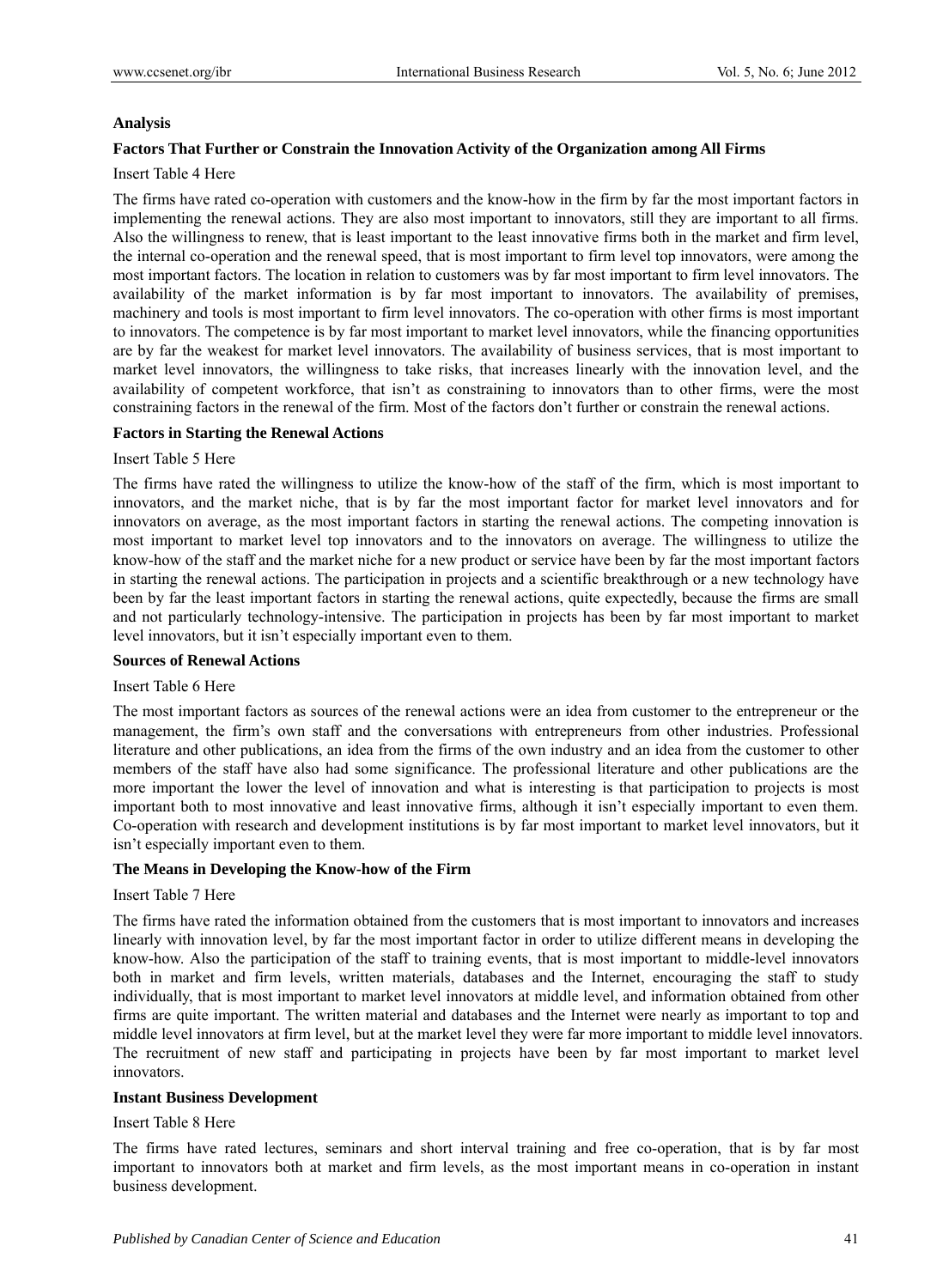Fifth of the firms have participated to EU projects that try to develop and renew the business of the firm. The firms have rated these projects quite useful, the average was 3,31.

The firms have experienced the market growth during the years 2003-2005 to average 3,5 and the increase of competition during the years 2003-2005 to average 3,77, and these should be indicative of the need to develop innovations.

The most common co-operation partners were other firms, the municipal industry services and the development companies.

The firms were most satisfied to other firms, for which the average was 7,85, to polytechnic schools, for which the average was 6,74, and to the entrepreneurial unions and associations, for which the average was 6,71 and to Finnvera, for which the average was 6,68. There are a lot of parties that were only rarely contacted. Lot of firms probably feel that these are quite distant from their point of view and that they are of little use in business development.

The firms were moderately satisfied to polytechnic schools and vocational institutions, while they weren't so satisfied to the universities. Polytechnic schools were contacted twice more often than the universities.

## **Industrial Firms**

#### **Factors That Further or Constrain the Renewal Actions**

## Insert Table 9 Here

The industrial firms have rated the know-how and the co-operation with customers as the most useful factors that further the renewal actions. For industrial companies the co-operation with other firms is more important than to the firms on average and also the co-operation with other firms and the speed of renewal are quite important factors. The internal co-operation and the willingness to renew aren't as important to industrial firms as to the firms on average. The willingness to renew is far more important to innovators than to other firms. Internal co-operation and financing opportunities are by far most important to firm level innovators. It is noticeable that for top innovators at the market level the location to business partners and customers is far less important than to the firms on average or than to the firm level innovators. For industrial firms the availability of competent workforce is considerably more important in implementing renewal actions than to the firms on average. The only constraining factor on average is the willingness to take risks, but to the innovator firms it is too far lesser extent a constraining factor, especially to market level innovators.

## **Factors in Starting the Renewal Actions**

#### Insert Table 10 Here

The willingness to utilize the know-how and ideas of the staff and the market niche have been the most important factors in starting the renewal actions, while participation in projects and scientific breakthrough or a new technology haven't been especially important, yet projects are far more important to innovators. The market niche and also the competing innovation is far more important to market level innovators than to other firms. The price competition isn't as important to innovators as to other firms. The willingness to utilize the know-how and ideas of the staff has been more important to the firms than to the firms on average. Also the market niche and participating in projects have been more important to the firms than to the firms on average.

## **Sources of Renewal Actions**

#### Insert Table 11 Here

The firms have rated an idea from the customer to the entrepreneur or the management by far the most important factor as a source of renewal. Also the staff of the firm, which is most important for market level innovators, and the conversations with entrepreneurs from other industries have been quite important. For the industrial firms an idea from customer to the entrepreneur has been far more important factor as a source of renewal than an idea from customer to other member of staff. This denotes the largest difference among industries. Ideas from the customer to the entrepreneur or to other member of the staff have been more important to firm level innovators than to other firms. Participation into projects is far more important to innovator firms than to other firms and also business counseling is more important and co-operation with educational institutions is more important.

An idea from the customer to the entrepreneur has been far more important for the industrial firms as a source of renewal than for firms on average. Participation to fairs, seminars and training events and co-operation with educational institutions and research institutions has been more important to industrial firms than to firms on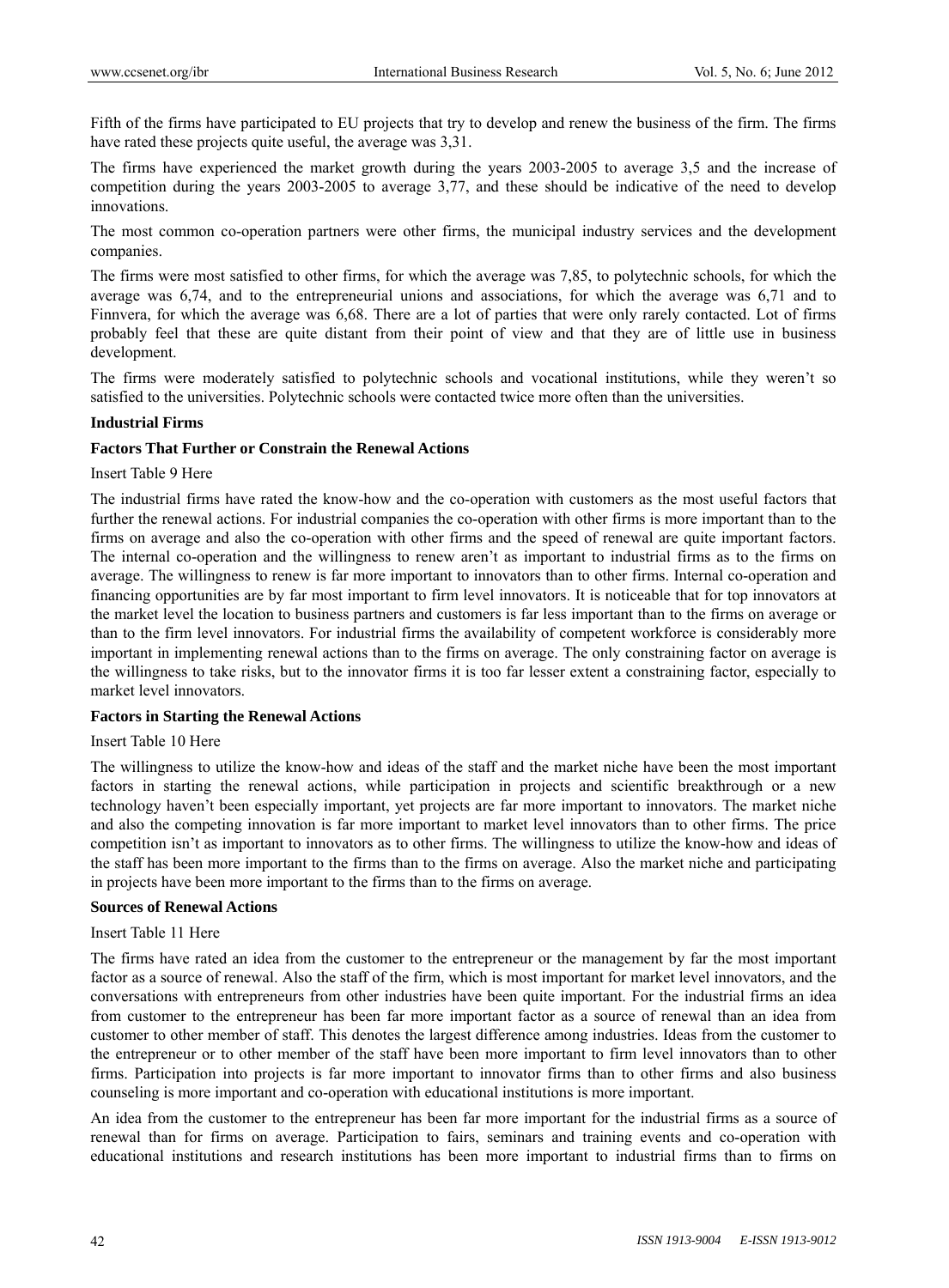average. The firms have rated the market level innovations to average 2,67 and the firm level innovations to average 2,77 which aren't especially high.

## **Means in Developing the Know-how in the Firm**

Insert Table 12 Here

Information obtained from customers has been by far the most important factor. In the case of the industrial firms its superiority to other factors in this dimension is greatest among the industries and it is by far most important to firm level innovators. Information obtained from other firms and participation to projects are more important than to firms on average and especially the participation into projects is far more important to the innovators. The firms have rated the recruiting of new employees more important than firms on average. The firms have rated encouraging the staff to study individually not as important as the firms on average and it is more important to innovators.

## **Instant Business Development**

Insert Table 13 Here

The firms have rated theses as more important than the firms on average and they are far more important to firm-level innovators than to other firms. Contract-based co-operation is far more important to market level innovators than to other firms. The firms have rated lectures, seminars and short interval training not as important as the firms on average.

Industrial firms were far more active in participating to EU projects than the firms on average. The firms rated these projects to average 3,55, which means that they were quite useful.

The firms experienced the market growth to average 3,45 and the increase of competition to average 3,61 and these are relatively high.

The most common co-operation partners for the industrial firms were other firms, the development companies and the municipal business services. The firms were most satisfied to other firms to average 8,73, municipal business services to 7,61 and Finnvera to 7,21 and Tekes to 7,17. The industrial firms were by far most satisfied to other firms as co-operation partners.

The analysis of specific industry; wholesale and retail, knowledge intensive companies, transport, construction, accommodation and restaurant, social services, culture and free time and agriculture firms.

#### **5. Discussion and Conclusions**

Our main results suggest that the largest backlog appears to be in utilizing universities and public research organizations. The choices of knowledge sources can be attributed to different capabilities of firms and network partners (consumers, universities etc.) in creating and utilizing (exploitation and exploration) respective innovation-enhancing knowledge. Universities and consulting firms also need to exploit new knowledge created in science, practice and by end-users. This means a challenge for universities and other actors to develop their services and capabilities to meet the needs of SMEs and the manner of SMEs to implement innovation processes hand in hand with daily business.

The purpose of this paper is to examine small- to medium-sized enterprises (SMEs) partnerships and co-operation utilization within innovation processes. Industrial firms are gaining ideas for innovation from various sources and their innovative performance depends, besides their internal knowledge resources, also on how successful they are at appropriating knowledge from external sources. This seems to be true also with smaller, low tech and remote firms.

Our principal research questions are as follows:

RQ1. What are the main sources for partnership (knowledge flow) for SMEs?

RQ2. What are the main challenges for SMEs to utilize partnership with business partners and public sector?

According to analysis of Finnish data small low tech companies have a growth oriented innovation activity. The main findings from Finnish cases show that when the renewal is important at the firm level only, cooperation with business partners (consultants, suppliers) is emphasized; however, when the renewal is important at market level then the public sector cooperation with universities etc. is emphasized. 25% of the studied companies had university co-operation. Informal co-operation and short-term education was seen the most important forms of co-operation. Our analysis suggests that in the SMEs innovation process and in overall innovation management is improved and restrained by several individual factors. The company needs to keep its internal renewal continuous, internal co-operation must be kept in the core of improvement, renewal willingness and will needs to be high, know-how needs to be also emphasized and the co-operation with customers has to be valued high in the innovation process.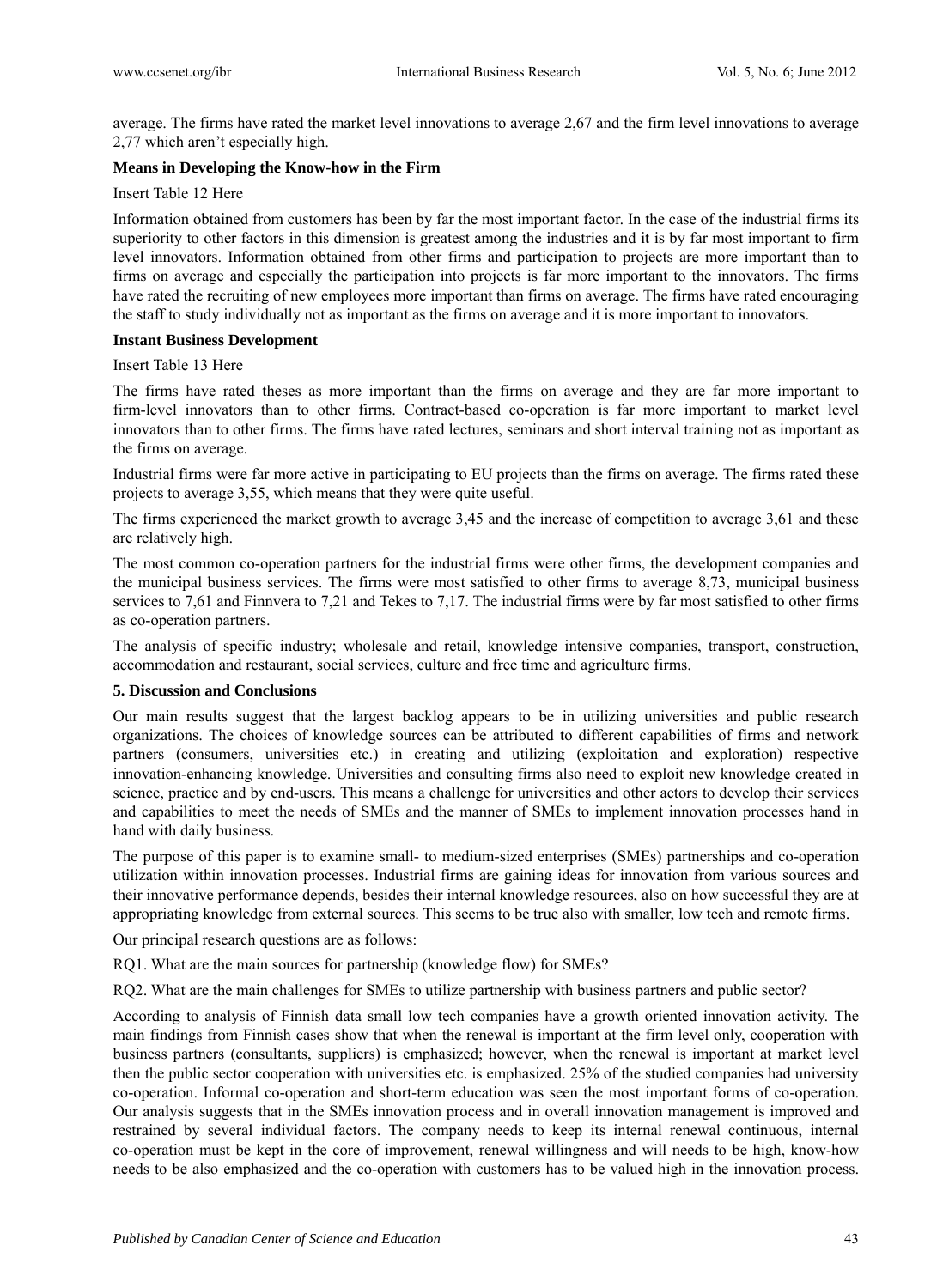The data shows that innovation process in the SMEs is restrained by the lack of qualified personnel and by the low willingness to take any major risks involving innovations.

According to the results there are also several factors that SMEs are implementing to improve the innovation processes. According to the data SMEs are hiring new personnel to improve innovation processes and they are obtaining knowledge transfer from other organizations, they are also encouraging personnel to education and SMEs are also attending to training seminars. SMEs are also seeking the needed data from literature, data bases, Internet and by knowledge transfer from customers. The data also shows that there are factors that are affecting negatively to SMEs utilization of partnerships and co-operation. Although the need for skilled personnel is seen as s possibility to improve but it is also restrain for companies. The data suggests that the risk taking capability is also restraining the companies to utilize the maximum of partnerships and co-operation with business partners and public sector.

The data also shows that the co-operation with universities is understood valuable. According to the data 25% of the studied SMEs had co-operation with universities. The analysis shows that informal co-operation and short-term education was seen as the most important co-operation forms. The data also shows that project work, agreement based co-operation and student works (thesis etc) was seen also important co-operation forms.

The analysis of the data is still unfinished at the moment. The data itself is quite heterogeneous and the sample is also quite small, altogether 370 companies. The target group is also quite dispersed. The results of this paper are only directional. For further studies SMEs innovation capabilities should be analyzed more thoroughly. One possibility is that innovation capabilities are analyzed by Imp3rove analysis tool. The standard activities of universities should also be studied, how successful and productive these activities has been and what has been achieved.

#### **Analysis of the Factors among Industries**

Competitiveness is most important to health firms, knowledge intensive business services and wholesale and retail firms. Internal co-operation is most important to accommodation and restaurant services, to social service firms, to knowledge intensive business services and to construction firms. Willingness to renew is most important to social service firms, to free time oriented firms, to knowledge intensive business services and to accommodation and restaurant services. Willingness to take risks is most important to free time oriented firms and it is most constraining to construction firms. The renewal speed is most important to construction firms. The location in relation to customers, to business partners and to business services is most important to social service firms. The reach, the structure and the viability of the distribution network is most important to wholesale and retail firms. Co-operation with other firms is most important to industrial firms and to free time oriented firms. Co-operation with customers is most important to free time oriented firms and social service firms. The availability of premises, machinery and tools are most important to knowledge intensive business services. The know-how in the firm is most important to knowledge intensive business services. The availability of market information is most important to free time oriented firms. The availability of research and development information is most important to free time oriented firms and knowledge intensive business services. The price competition is most important to accommodation and restaurant services, to wholesale and retail firms and to social service firms. A competing innovation is most important to free time oriented firms. The market niche is most important to wholesale and retail firms, to knowledge intensive business services and to industrial firms. The willingness to utilize the know-how of the staff is most important to knowledge intensive business services. An idea from the customer to the entrepreneur is most important to industrial firms and to accommodation and restaurant services. An idea from the customer to other member of the staff is most important to accommodation and restaurant services, to wholesale and retail firms and to social service firms. An idea from other firms in the industry is most important to wholesale and retail firms, to accommodation and restaurant services firms, to social services firms and to free time oriented firms. Own staff is most important to an agriculture industry, to wholesale and retail firms and to social services firms. Participation in projects has been most important to industrial firms and to social services. The professional literature and other publications are most important to an agriculture dominated industry firms, to accommodation and restaurant services, to knowledge intensive business services and to transport firms. The participation in projects is most important to social services firms. The encouragement of the staff to study individually is most important to social services firms and to knowledge intensive business services. Information obtained from customers is most important to free time oriented firms. The social services firms experienced more than other firms that their markets experienced growth, while the firms in wholesale and retail industry, accommodation and restaurant firms and transport firms experienced the highest increase of competition. The industrial firms were by far most often contacted to universities. Free time oriented firms, social services firms and industrial firms and an agriculture dominated industry of firms were by far most contacted to polytechnic schools.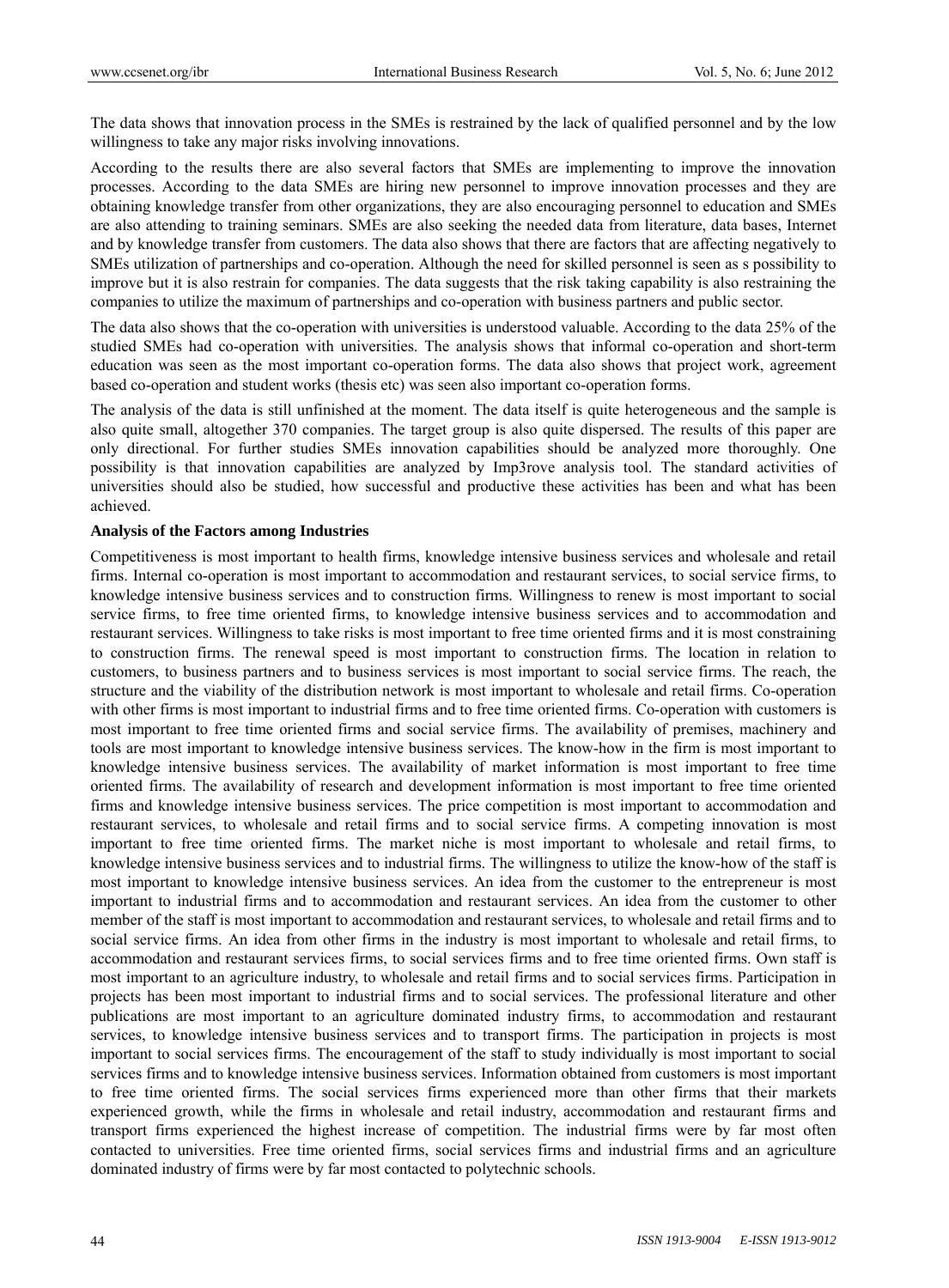The wholesale and retail firms, the social service firms and an agriculture dominated industry firms are most satisfied to co-operation with universities, while the knowledge intensive firms aren't satisfied to them. The social services firms, free time oriented firms and transport firms are most satisfied to polytechnic schools, while the knowledge intensive business services aren't satisfied to them. The social services firms have been by far most satisfied to management consultancies. The most networked industries in terms of entrepreneurial acquaintances were social services and transport firms, of which the last two also had most other than entrepreneurial acquaintances, and industrial firms. The free time oriented firms, social services firms and industrial firms participated most often to EU projects, while the most satisfied were knowledge intensive business services.

The willingness to utilize the know-how of the staff and the market niche have a heightened importance in relation to other factors in starting renewal actions in industrial firms, knowledge intensive business services firms, transport firms and construction firms.

The willingness to utilize the know-how of the staff has been by far the most important factor in relation to other factors in starting the renewal actions in knowledge intensive business services, in accommodation and restaurant services and in social services.

The willingness to utilize the know-how of the staff wasn't among the two most important factors in starting the renewal actions in the free time industry.

The market niche wasn't among the two most important factors in starting the renewal actions in accommodation and restaurant services firms.

The know-how hasn't been among the two most important factors in furthering the renewal actions in accommodation and restaurant services and in social services industry.

The know-how and the co-operation with the customers have a higher importance in relation to other factors in furthering the renewal actions in the wholesale and retail industry, in knowledge intensive business services and in accommodation and restaurant services.

The internal co-operation is the most important factor in furthering the renewal actions in accommodation and restaurant services industry. This is the only industry where this dimension is among the two most important factors and in addition among all industries this wasn't among the most important factors in this dimension. Although the internal co-operation is the third most important factor for the firms on average, it is the third most important factor only in knowledge intensive business services, it is the fourth most important factor in wholesale and retail industry, in transport industry, in social services industry and in construction industry and it isn't among the most important factors in industrial firms and in agriculture dominated industry and in free time firms.

Although the speed of renewal is the fourth most important factor in furthering the renewal actions among the firms, it is the fourth most important factor only in industrial firms and in agriculture dominated industry.

The competence of the firm is among the most important factors in furthering the renewal actions in the wholesale and retail industry, in knowledge intensive business services, in social services and in construction firms, although it isn't among the most important factors among all industries.

The co-operation with other firms is among the most important factors among industrial firms, free time oriented firms, in agriculture dominated industry and wholesale and retail firms, although it isn't among the most important factors among all industries. Among the social services firms it was important, although it wasn't among the most important factors.

The availability of information linked to research and development is among the most important factors among knowledge intensive business services, in agriculture dominated industry and in free time oriented firms, although it isn't among the most important factors among all industries.

The reach, structure and viability of the distribution network is among the most important factors among the accommodation and restaurant service firms, transport firms, construction firms and in agriculture dominated industry.

The availability of market and customer information is far more important to free time oriented firms than to other industries.

The location in relation to customers is far more important to social services firms than to firms in other industries. Also the location in relation to other firms is more important to firms in this industry than to firms in other industries, while it is far less important to construction firms, free time oriented firms and knowledge intensive business services firms. The location in relation to customers is far more important than the location to other firms among knowledge intensive business services, construction firms and social services firms.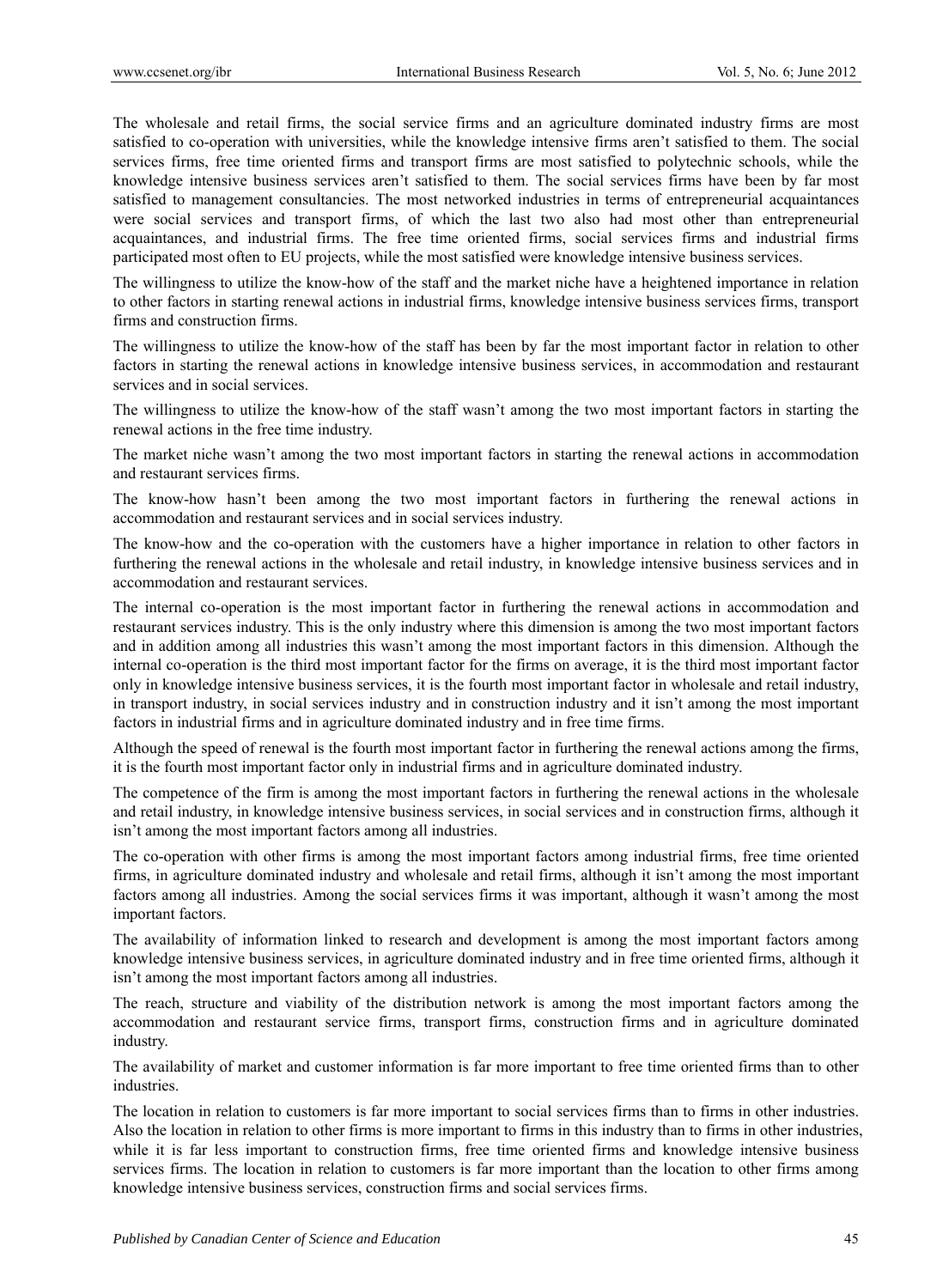The location in relation to business services is a constraining factor in implementing the renewal actions in accommodation and restaurant services, in construction firms and in free time oriented firms. The free time oriented industry was the only industry where the location in relation to customers, to other firms and to business services is constraining factors.

The willingness to renew is among two most important factors in furthering in the renewal actions the social services industry. This is the only industry where this dimension is among the two most important factors.

An idea from the customer to the entrepreneur is by far the most important source of renewal among the industrial firms, accommodation and restaurant services and transport firms.

The own staff is by far the most important source of renewal among the wholesale and retail firms, in social services firms, construction firms and agriculture dominated industry.

An idea from the customer to the entrepreneur isn't among the two most important sources of renewal among construction firms and in agriculture dominated industry and in free time oriented industry.

The own staff isn't among the two most important sources of renewal and this is the only industry where this dimension isn't among the two most important sources of renewal.

The information obtained from the customers is by far the most important means in the development of know-how in industrial firms, wholesale and retail firms, in accommodation and restaurant services, in transport firms, in construction firms, in social services and in a agriculture dominated industry. In knowledge intensive business services firms and in construction firms it wasn't as significantly the most important means.

Although the participation of the staff is the second most important means in developing the know-how, it is the second most important factor only in social services firms and in transport firms. It has been the third most important factor in wholesale and retail firms, in knowledge intensive business services, in accommodation and restaurant services, in construction firms, in agriculture dominated industry and in free time oriented industry and only in the industrial firms it wasn't among the three most important means.

Although the written material linked to the development of the know-how, databases and the Internet is the third most important means in the development of know-how in all firms, it is the third most important means only in industrial firms. It is the second most important means in knowledge intensive business services, in accommodation and restaurant services, in construction firms, in agriculture dominated industry and in free time oriented industry.

Although the participation into training, lectures and seminars and short interval training is the second most important factor in the immediate business development among the firms, it is the second most important factor only in the in the wholesale and retail industry, in knowledge intensive business services and in agriculture dominated industry. The participation into training and lectures and seminars and short training and free co-operation have been by far the most important factors in the immediate business development.

The price competition is more important to accommodation and restaurant services and to social services than to all firms, although the difference isn't significant.

Competing innovation is far more important to free time oriented industry than to other industries.

Participating into projects in starting the renewal actions is far more important to free time oriented firms than to other industries. It has been most important to free time oriented firms, to industrial firms and to agriculture dominated industry. Participating into projects is more important as a means to develop the know-how and in immediate development of the business than in the furthering of the renewal actions or as a source of renewal, although the difference isn't significant. Participating in projects has some significance in starting renewal actions in free time firms and as a means to develop the know-how in social services firms and in the immediate development of the business in free time firms, in social services firms and in accommodation and restaurant services.

Although the conversations with other entrepreneurs are the third most important factor, they are the third most important factor only in industrial firms and wholesale firms and they are the second most important factor in knowledge intensive business services, in transport firms and in construction firms. They are the most important factor in free time oriented firms.

An idea from the customer to other member of the staff is more important to accommodation and restaurant services and to social services and to wholesale and retail firms than to other industries. These are industries where the staff and the customers are in closest interaction with each other.

Although the written material linked to the development of know-how, databases and the Internet are the third most important factor in the development of the know-how, they are the third most important factor only in industrial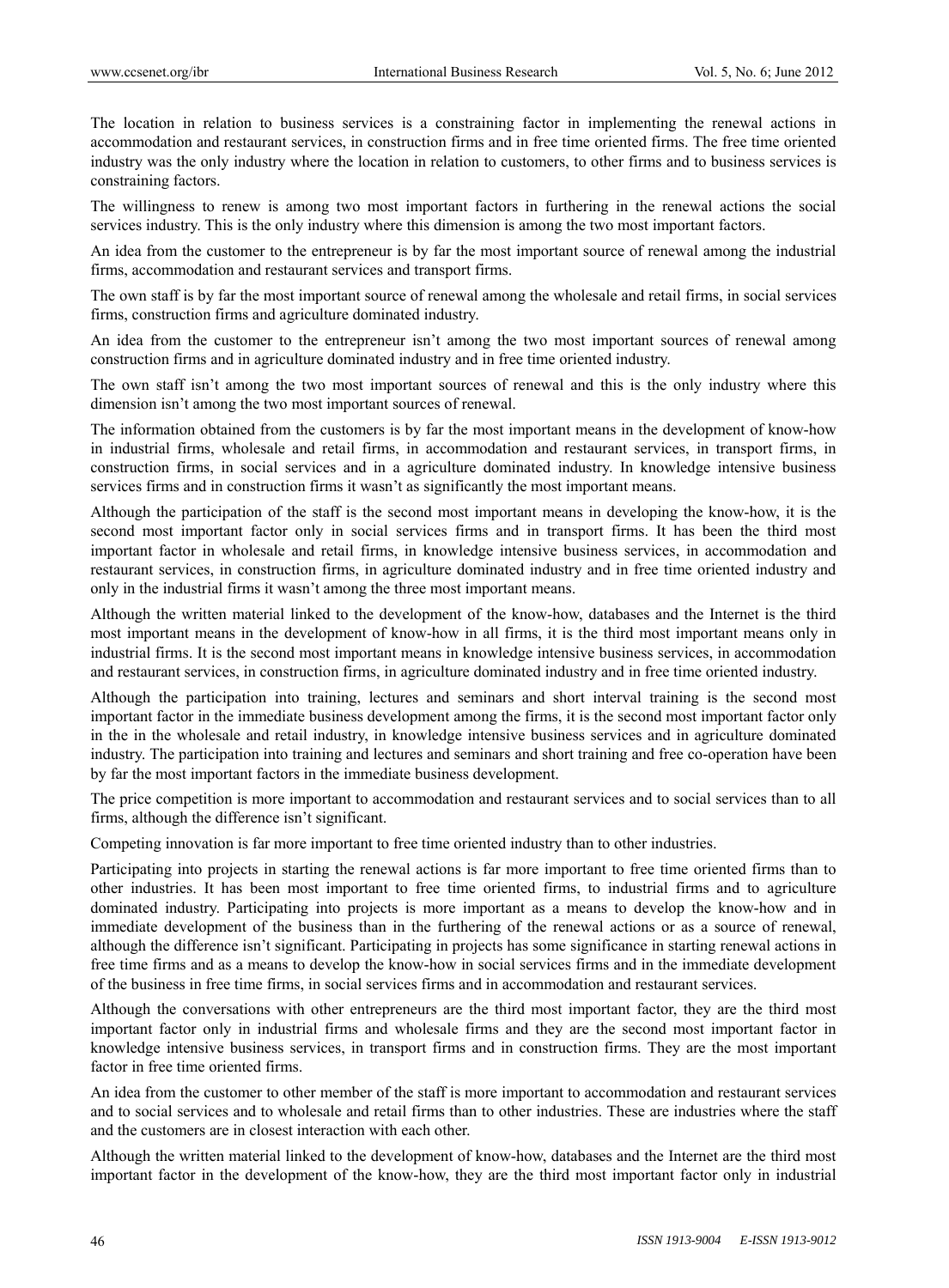firms and they are the second most important factor in knowledge intensive business services, in accommodation and restaurant services, in free time firms and in agriculture dominated industry and they are far more important to them than to other industries.

The encouragement of the staff to study individually is most important to knowledge intensive business services, social services wholesale and retail firms. In industrial firms it isn't important.

Information obtained from other firms is far more important to knowledge intensive business services firms than to other industries.

The recruiting of new staff is most important among agriculture dominated industry and in social services.

Theses have some significance in the immediate development of the know-how among social services firms in wholesale and retail firms, in industrial firms and in accommodation and restaurant services.

The municipal business services are by far most important to top level market innovators. In the market level they are far more important to low innovators than to middle level innovators, but this isn't so to firm level innovators, where the firms don't have as great differences. The industry associations are most important to the market level top innovators and they are also important at the firm level, although the difference isn't so great. The top innovators and low innovators are by far the most in co-operation with them. Top innovators are most in co-operation with universities and the difference is greater in the market level than in the firm level. The market level innovators are by far most in co-operation with polytechnic schools and the difference to other firms is greater than co-operation with universities and the top innovators and low innovators are most in co-operation with them. The firm level top innovators are most in co-operation with vocational institutions and the top innovators and the low innovators are most in co-operation with them. The top innovators are by far most in co-operation with development companies, regional business services and consultancies. The firm level top innovators are by far most in co-operation with other firms.

The contract-based co-operation has some significance among industrial firms.

The main sources of partnership for the firms in the study are municipal business services, industry associations, universities, polytechnic schools, vocational institutions, development companies, Finnvera, municipal business institutions, consultancies and other firms.

## **References**

Amara, N., & Landry, R. (2005). Sources of information as determinants of novelty of innovation in manufacturing firms: evidence from the 1999 statistics Canada innovation survey. *Technovation, 25*, 245-259. http://dx.doi.org/10.1016/S0166-4972(03)00113-5

Arundel, A., Bordoy, C., & Kanerva, M. (2008). Neglected innovators: How do innovative firms that do not perform R&D innovate?. Results of an analysis of the Innobarometer 2007 survey *INNO-Metrics Thematic Paper* 125.

Bigliardi, B., & Dormio, A. I. (2009). An empirical investigation of innovation determinants in food machinery enterprises. *European Journal of Innovation Management, 12*(2), 223-42. http://dx.doi.org/10.1108/14601060910953988

Cohen, W., & Levinthal, D. (1990). Absorptive capacity: a new perspective on learning and innovation. *Administrative Science Quarterly, 35*, 128-152. http://dx.doi.org/10.2307/2393553

Cooke, P., Uranga, M. G., & Etxebarria, G. (1997). Regional innovation systems: Institutional and organisational dimensions. *Research Policy, 26*, 475-491. http://dx.doi.org/10.1016/S0048-7333(97)00025-5

Corsten, H. (1987). Problems with cooperation between universities and enterprises: a comparative study on size of enterprise. *Technovation, 6*, 295-301. http://dx.doi.org/10.1016/0166-4972(87)90076-9

Doz, Y., Santos, J., & Williamson, P. (2001). *From Global to Metanational. How Companies Win in the Metanational.* Boston: Harvard Business School Press.

Faulkner, W., Senker, J., & Velho, L. (1995). *Knowledge frontiers: Public sector research and industrial innovation in biotechnology, engineering ceramics and parallel computing*. Oxford: Clarendon Press.

Foray, D. (1997). Generation and distribution of technological knowledge: incentives, norms and institutions. In Edquist, Ch. (Ed.), *Systems of Innovation: Technologies, Institutions and Organisations.* London: Frances Pinter.

Forsman, H. (2009). Innovation Capabilities of Small Enterprises. A Cluster Strategy as a Tool. *International Journal of Innovation Management, 13*, 221-243. http://dx.doi.org/10.1142/S1363919609002273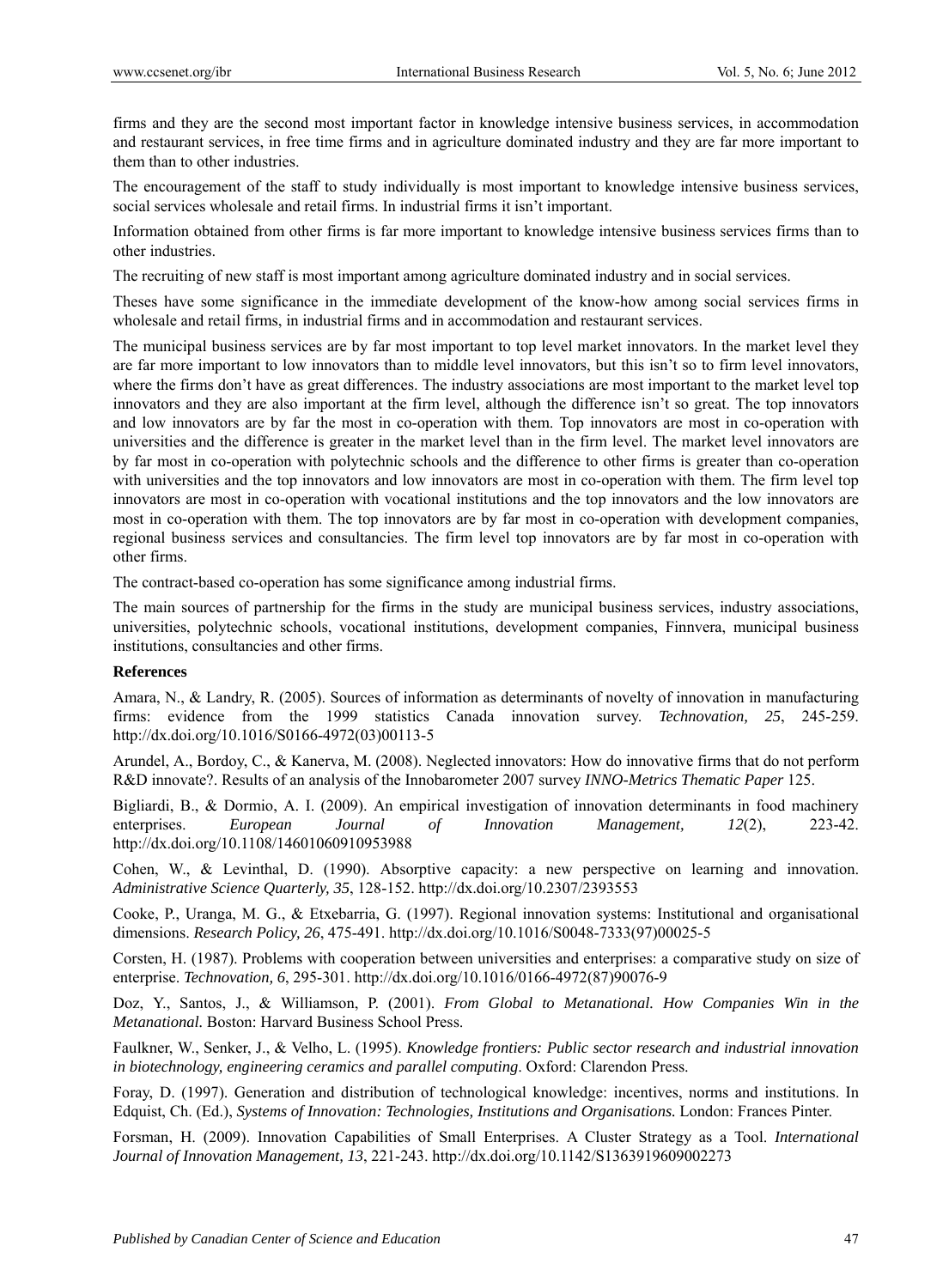Freel, M. (2005). The characteristics of innovation-intensive small firms: Evidence from "Northern Britain". *International Journal of Innovation Management, 9*(4), 401-429. http://dx.doi.org/10.1142/S1363919605001320

Freel, M., & de Jong, J. P. J. (2009). Market novelty, competence-seeking and innovation networking. *Technovation, 29*(12), 873-84. http://dx.doi.org/10.1016/j.technovation.2009.07.005

Freel, M. S. (2000). External linkages and product innovation in mall manufacturing firms. *Entrepreneurship and Regional Development, 12*, 245-266. http://dx.doi.org/10.1080/089856200413482

Hartman, E. A., Tower, C. B., & Sebora, T. C. (1994). Information sources and their relationship to organizational innovation in small businesses. *Journal of Small Business Management, 32*(1), 36-47.

Hirsch-Kreinser, H., Jacobson, D., Laestadius, S., & Smith, K. (2003). Low-Tech Industries and the Knowledge Economy: State of the Art and Research Challenges, Paper written within the context of research project "PILOT: Policy and innovation in Low-Tech".

Howells, J. (1995). Tacit Knowledge and Technology Transfer. *WP* 16. Centre for Business Research, University of Cambridge.

Jenssen, J. I., & Nybakk, E. (2009). Inter-Organizational innovation promoters in small, knowledge-intensive firms. *International Journal of Innovation management, 13*(3), 441-466. http://dx.doi.org/10.1142/S1363919609002376

Koch, A., & Strotmann, H. (2008). Absorptive capacity and innovation in the knowledge intensive business service sector. *Economics of Innovation & New Technology, 17*(6), 511-531. http://dx.doi.org/10.1080/10438590701222987

Laestadius, S. (1995). Tacit Knowledge in a Low-tech Firm. *European Journal of Vocational Training, 6*, 27-33.

Lockett, N., Cave, F., Kerr, R., & Robinson, S. (2009). The influence of co-location in higher education institutions on small firms' perspectives of knowledge transfer. *Entrepreneurship & Regional Development, 21*(3), 265-283. http://dx.doi.org/10.1080/08985620802279973

Meeus, M. T. H., Oerlemans, L. A. G., & Hage, J. (2004). Industry–Public Knowledge Infrastructure Interaction: Intra- and Inter-Organizational Explanations of Interactive Learning. *Industry and Innovation, 11*, 327-352. http://dx.doi.org/10.1080/1366271042000289342

Nowotny, H., Scott, P., & Gibbons, M. (2004). *Re-Thinking Science. Knowledge and the Public in an Age of Uncertainty*. Cambridge: Polity Press.

Polanyi, M. (1966). *The Tacit Dimension*. London: Routledge and Kegan Paul.

Rossi, F. (2010). The governance of university-industry knowledge transfer. *European Journal of Innovation Management, 13*(2), 155-171. http://dx.doi.org/10.1108/14601061011040230

Rothwell, R. (1991). External networking and innovation in small and medium-sized manufacturing firms. *Technovation, 11*, 93-112. http://dx.doi.org/10.1016/0166-4972(91)90040-B

Tether, B. S. (1998). Small and large firms: sources of unequal innovations?. *Research Policy, 27*(7), 725-45. http://dx.doi.org/10.1016/S0048-7333(98)00079-1

Teubal, M., Yinnon, T., & Zuscovitch, E. (1991). Networks and market creation. *Research Policy, 20*, 381-392. http://dx.doi.org/10.1016/0048-7333(91)90064-W

Tödtling, F., Lehner, P., & Kaufmann, A. (2009). Do different types of innovation rely on specific kinds of knowledge interactions?. *Technovation, 29*(1), 59-71. http://dx.doi.org/10.1016/j.technovation.2008.05.002

Ukraenski, K., & Kajanus, M. (2011). Innovation-related knowledge flows: Comparative analysis of Finnish and Estonian wood sectors. In Weiss, Pettenella, Ollonqvist and Slee (Eds.), *Innovation in Forestry: Territorian and Value Chain Relationships* (pp. 48-67). CABI.

Ukrainski, K. (2008). *Sources of Knowledge Used in Innovation: An Example of Estonian Wood Industries.* Tartu: Tartu University Press.

Varis, M., & Littunen, H. (2010). Types of innovation, sources of information and performance in entrepreneurial SMEs. *European Journal of Innovation Management, 13*(2), 128-154. http://dx.doi.org/10.1108/14601061011040221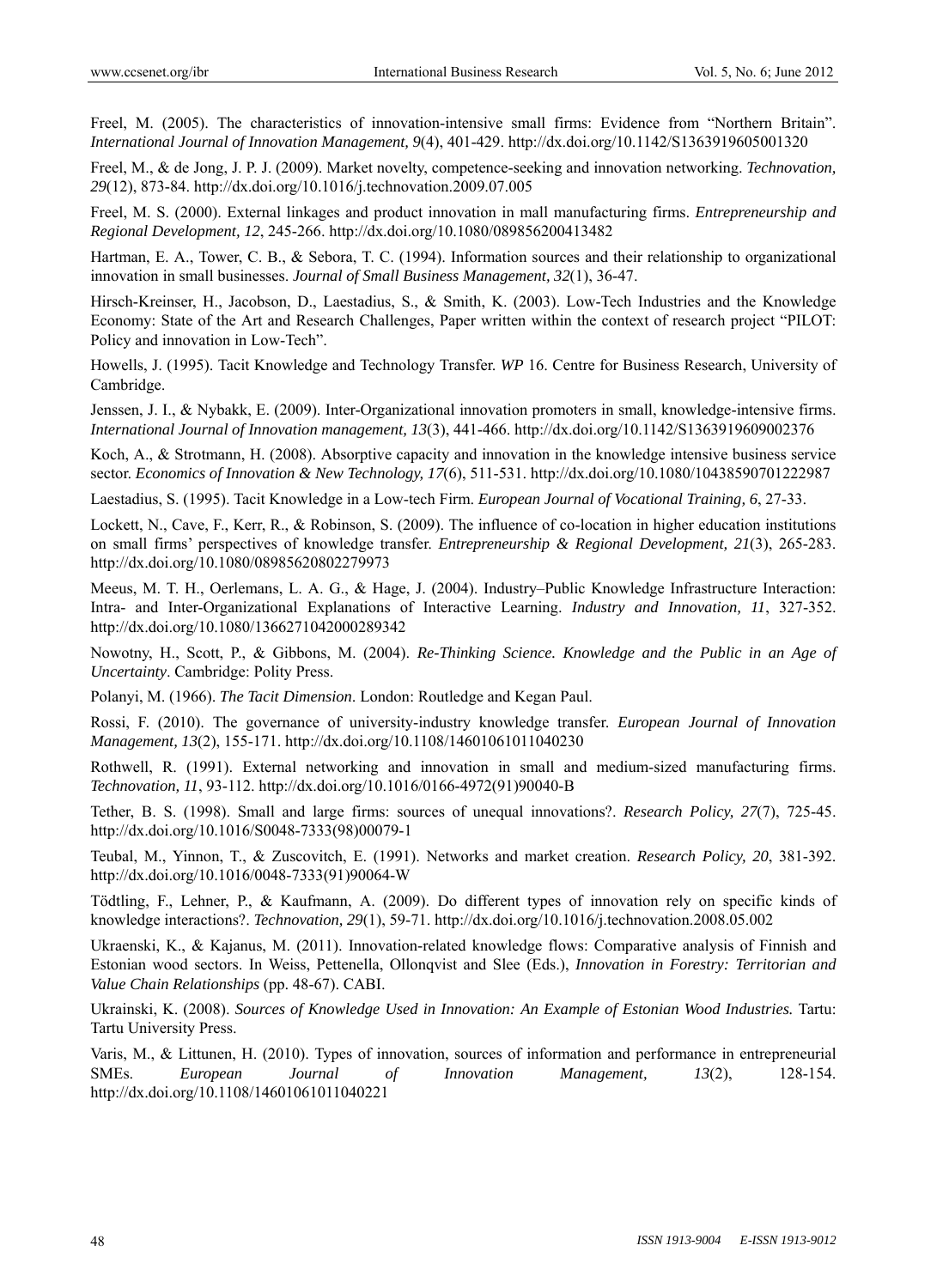|                      | Market level | Firm level |  |
|----------------------|--------------|------------|--|
| Insignificant = $11$ | 41,4         | 37,3       |  |
| $\gamma$             | 24,7         | 18,5       |  |
|                      | 20,3         | 21,2       |  |
| 4                    | 9,2          | 13,7       |  |
| Very important $= 5$ | 4,4          | 9,2        |  |
| Total                | 100          | 100        |  |

## Table 1. The importance of renewal

*Note:* <sup>1</sup> Five-point Likert-scale (1 = Insignificant to  $5$  = Very important).

#### Table 2. Importance of co-operation, renewal valuable to firm level

| Co-operation        | Insignificant renewal<br>(Contacts by firm) | Very important renewal<br>(Contacts by firm) | $P$ -level <sup>2</sup> |
|---------------------|---------------------------------------------|----------------------------------------------|-------------------------|
| Universities        | 1,8                                         | 2,4                                          | 0,040                   |
| Public institutions | 2,0                                         | 4,0                                          | 0,152                   |
| Financiers          | 1.6                                         | 1,9                                          | 0,072                   |
| Companies           | 7.8                                         | 10,6                                         | $0,002***$              |

*Note:* Statistical significance: Statistically significance, if  $p \le 0.001 =$  \*\*\*; Statistically significance, if  $0.001 < p \le 0.01 =$  \*\*; Statistically significance, if  $0.01 \le p \le 0.05 =$ \*; Statistically significance, if  $0.05 \le p \le 0.1$ .

## Table 3. Importance of co-operation, renewal valuable to market level

| Co-operation        | Insignificant renewal | Very important renewal | $P$ -level <sup>2</sup> |
|---------------------|-----------------------|------------------------|-------------------------|
|                     | (Contacts by firm)    | (Contacts by firm)     |                         |
| Universities        |                       | 3,3                    | $0,030^*$               |
| Public institutions | 1,8                   | 6,6                    | $0,004***$              |
| Financiers          | 1,4                   | 3,2                    | $0,013$ <sup>*</sup>    |
| Companies           | 8.7                   |                        | 0,102                   |

*Note:* Statistical significance: Statistically significance, if  $p \le 0.001 =$  \*\*\*; Statistically significance, if  $0.001 < p \le 0.01 =$  \*\*; Statistically significance, if  $0.01 \le p \le 0.05 =$ \*; Statistically significance, if  $0.05 \le p \le 0.1$ .

Table 4. Factors that further or constrain the innovation activity of the organization among all firms

| Factors                                                   | Value |
|-----------------------------------------------------------|-------|
| Co-operation with the customers and know-how in the firm  | 3,88  |
| Willingness to renew                                      | 3,55  |
| Internal co-operation                                     | 3,49  |
| Renewal speed                                             | 3,47  |
| Location to customers                                     | 3,29  |
| Availability of market information                        | 3,29  |
| Availability of premises, machinery and tools             | 3,28  |
| Location to business partners                             | 3,26  |
| Co-operation with other firms                             | 3,2   |
| Availability of research and development information      | 3,2   |
| Competence of the firm                                    | 3,19  |
| Financing opportunities                                   | 3,11  |
| Reach and structure and viability of distribution network | 3,08  |
| Location to business services                             | 2,97  |
| Willingness to take risks                                 | 2,88  |
| Availability of competent workforce                       | 2,74  |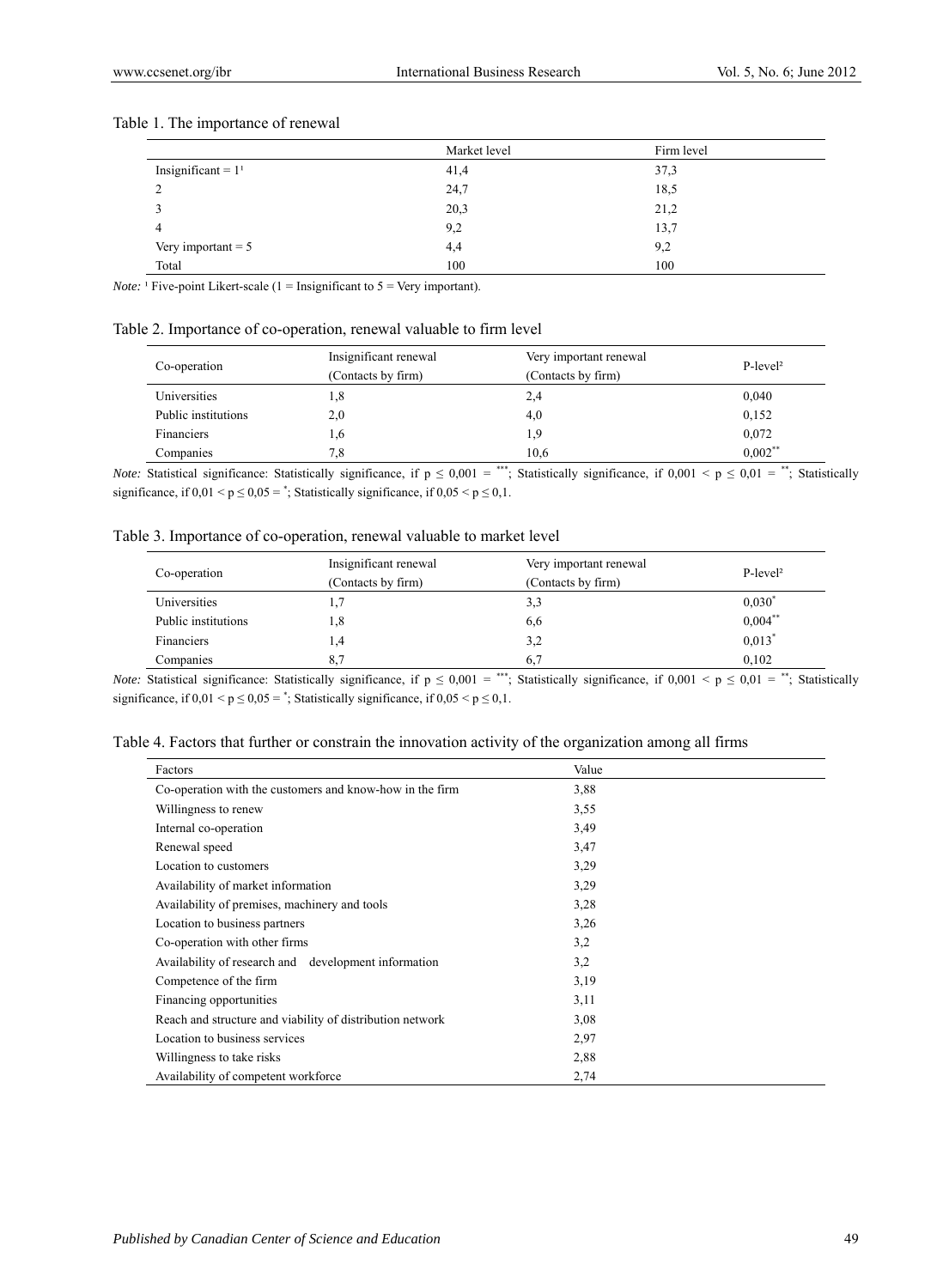## Table 5. Factors in starting the renewal actions

| Factors                                          | Value |  |
|--------------------------------------------------|-------|--|
| Willingness to utilize the know-how of the staff | 3,55  |  |
| Market niche                                     | 3,40  |  |
| Price competition                                | 3,06  |  |
| Competing innovation                             | 3,01  |  |
| Participation in projects                        | 2,10  |  |
| Technological breakthrough or a new technology   | 1.97  |  |

## Table 6. Sources of renewal actions

| Factors                                                    | Value |  |
|------------------------------------------------------------|-------|--|
| Idea from the customer to the entrepreneur                 | 3,36  |  |
| Own staff                                                  | 3.29  |  |
| Conversations with entrepreneurs from different industries | 2,98  |  |
| Professional literature and other publications             | 2,72  |  |
| Idea from other firms in the industry                      | 2,70  |  |
| Idea from the customer to other member of the staff        | 2.59  |  |
| Participation to fairs, seminars and theme events          | 2,36  |  |
| Business counseling                                        | 2,24  |  |
| Participation in projects                                  | 2,19  |  |
| Collaboration with research and development institutions   | 2,11  |  |
| Participating in associations' events                      | 2,01  |  |

## Table 7. The means in developing the know-how of the firm

| Factors                                          | Value |  |
|--------------------------------------------------|-------|--|
| Information obtained from the customers          | 4,00  |  |
| Participation of the staff to training events    | 3,40  |  |
| Written material, databases and the Internet     | 3,3   |  |
| Encouragement of the staff to study individually | 3,14  |  |
| Information obtained from other firms            | 2,92  |  |
| Recruitment of new staff                         | 2,45  |  |
| Participating in projects                        | 2,32  |  |
| Commercial services                              | 1,97  |  |

## Table 8. Instant business development

| Factors                                            | Value |
|----------------------------------------------------|-------|
| Lectures and seminars and short-interval training  | 2,98  |
| Free co-operation                                  | 2,96  |
| Theses                                             | 2,56  |
| Contract-based co-operation                        | 2,52  |
| Participating in projects arranged by universities | 2.39  |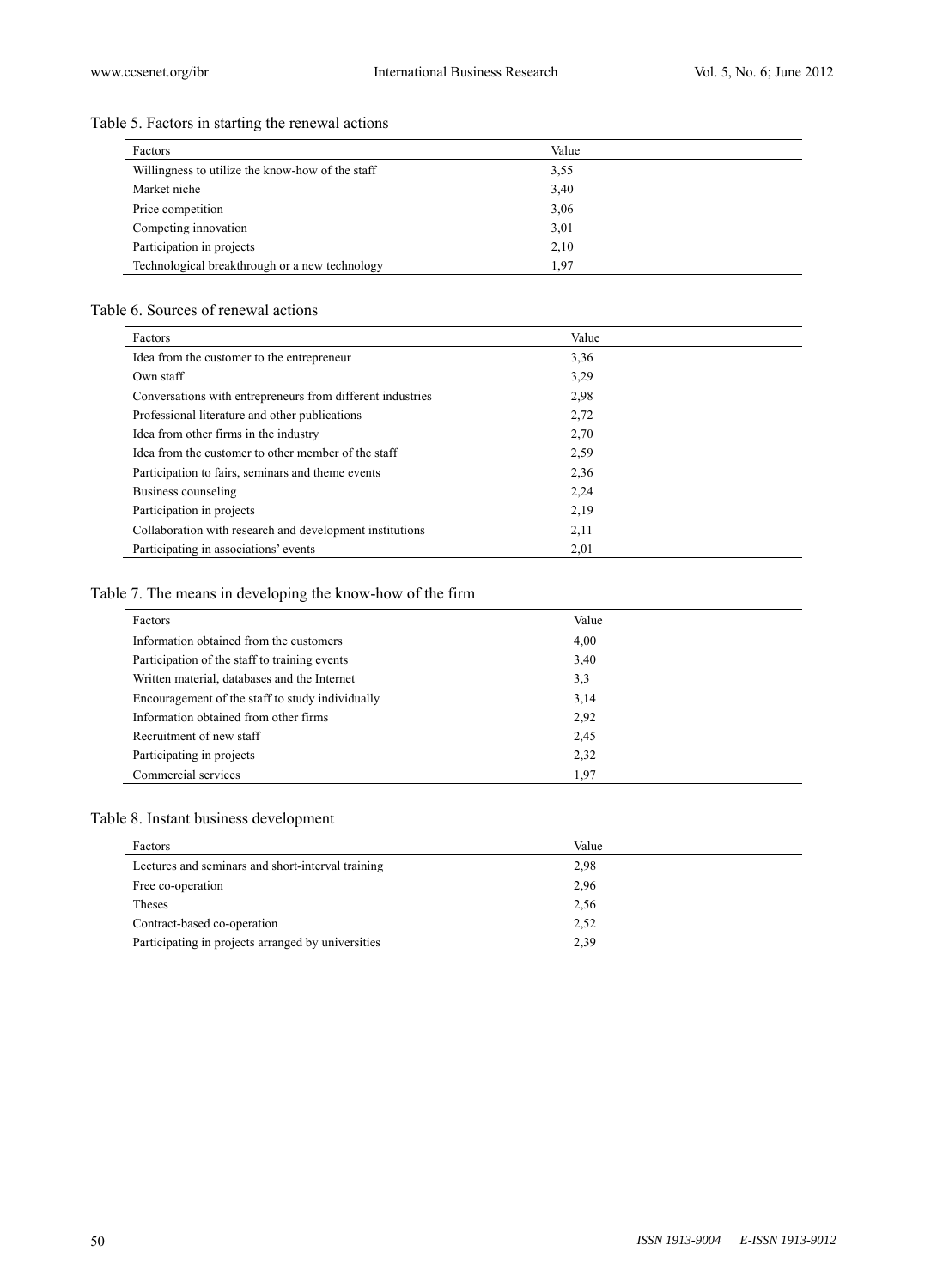## Table 9. Factors that further or constrain the renewal actions

| Factors                                                        | Value |
|----------------------------------------------------------------|-------|
| Know-how in the firm                                           | 3,84  |
| Co-operation with customers                                    | 3,69  |
| Co-operation with other firms                                  | 3,54  |
| The speed of renewal                                           | 3,47  |
| Location in relation to business partners                      | 3,34  |
| Availability of premises, machinery and tools                  | 3,32  |
| Location in relation to customers                              | 3,30  |
| The reach, structure and viability of the distribution network | 3,30  |
| Willingness to renew                                           | 3,28  |
| Availability of market information                             | 3,24  |
| Competence of the firm                                         | 3,2   |
| Internal co-operation                                          | 3,2   |
| Location in relation to business services                      | 3,19  |
| Availability of competent workforce                            | 3,19  |
| Availability of research and development information           | 3,00  |
| Financing opportunities                                        | 3,00  |
| Willingness to take risks                                      | 2,79  |

## Table 10. Factors in starting the renewal actions

| Factors                                                       | Value |
|---------------------------------------------------------------|-------|
| Willingness to utilize the organization know-how of the staff | 3,68  |
| Market niche                                                  | 3,68  |
| Price competition                                             | 3.03  |
| Competing innovation                                          | 3,00  |
| Participation in projects                                     | 2,47  |
| Technological breakthrough or a new technology                | .97   |

## Table 11. Sources of renewal actions

| Factors                                                | Value |  |
|--------------------------------------------------------|-------|--|
| Idea from the customer to the entrepreneur             | 3,87  |  |
| The staff                                              | 3.38  |  |
| Conversations with entrepreneurs from other industries | 2,97  |  |
| An idea from other firms in the industry               | 2,62  |  |
| Participation to fairs, seminars and theme events      | 2.59  |  |
| Idea from the customer to other member of the staff    | 2.58  |  |
| Participation in projects                              | 2.56  |  |
| Professional literature and other publications         | 2.55  |  |
| Business counseling                                    | 2,48  |  |
| Co-operation with educational institutions             | 2,41  |  |
| Participating in associations' events                  | 1,97  |  |

## Table 12. Means in developing the know-how in the firm

| Factors                                       | Value |  |
|-----------------------------------------------|-------|--|
| Information obtained from customers           | 4,04  |  |
| Information obtained from other firms         | 3,11  |  |
| Written material, databases and the Internet  | 3,00  |  |
| Participation of the staff to training events | 2.95  |  |
| Recruitment of new staff                      | 2,78  |  |
| Encouraging the staff to study individually   | 2.68  |  |
| Participating into projects                   | 2,46  |  |
| Commercial services                           | 2,06  |  |